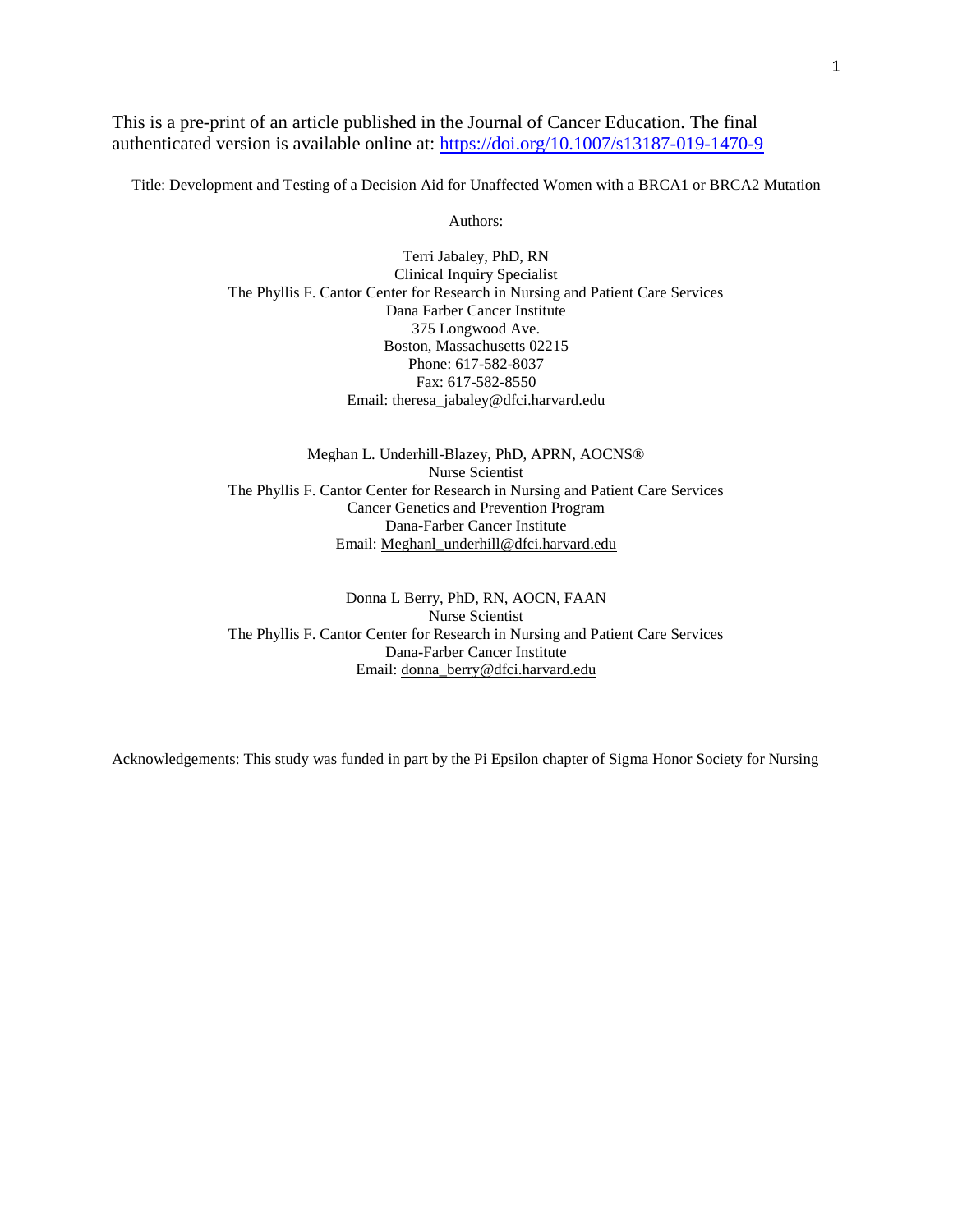### Abstract

For women who are unaffected carriers of a pathogenic BRCA mutation, cancer risk management requires ongoing education, counseling and support from an interdisciplinary team of medical specialists, genetic counselors and nurses specializing in genomics. The purpose of this study was to develop and pilot test an educational, patient focused decision aid to facilitate shared decision-making. A steering committee developed the prototype aid after an extensive review of the literature. The aid was designed at the ninth-grade reading level, to be consistent with internationally accepted clinical guidelines and inclusive of all risk management options and psychosocial issues important to cancer risk management decision making. The aid was tested with twenty-three participants: eight experts and fifteen end users. Eleven survey items were asked related to organization, clarity, usefulness, comprehensiveness, ease of understanding and relevance to the cancer risk management decision making process. Mean scores were 3 or higher on Likert scales of 1-4 (high) for each of the eleven items. Two open-ended questions elicited general comments, and suggestions for additions, deletions or revisions to the decision aid. The steering committee made final revisions to the aid based on participant feedback and committee consensus.

Keywords: BRCA1/2, genetics/genomics, hereditary breast and ovarian cancer syndrome, decision aid, educational material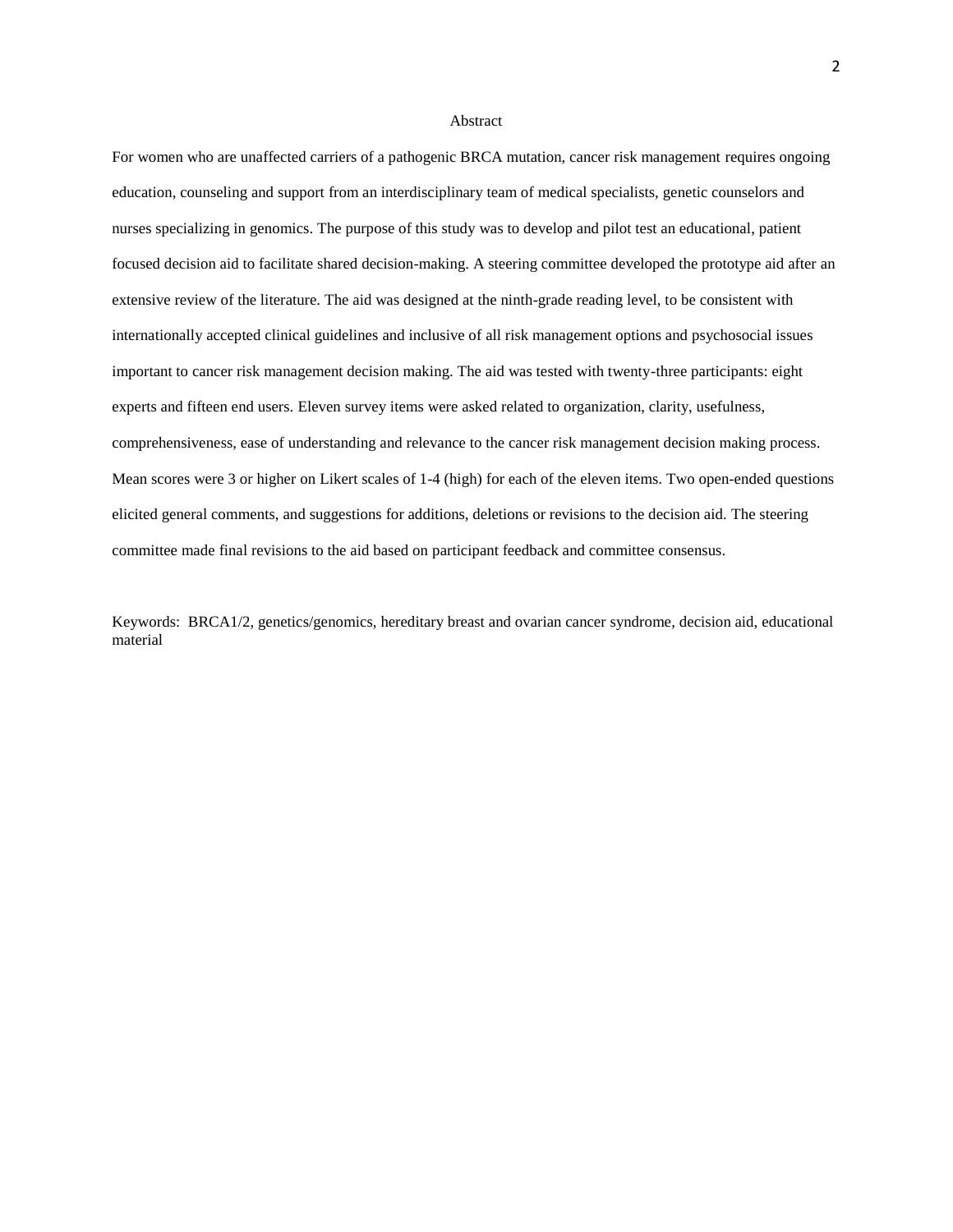#### **Introduction/Background**

Research in genomics continues to rapidly transform health care. Through the Healthy People 2020 initiative, the U.S. federal government calls for the translation of genomic recommendations into practice and the development of decision support resources [19]. Well-designed decision aids are needed in clinical settings and may improve the effectiveness and efficiency of preventive care for germline mutation carriers. Female carriers of a deleterious BRCA1 or BRCA2 mutation, whose care warrants specific interventions for risk management of hereditary breast and ovarian cancer syndrome (HBOC), are one such population. Average lifetime risks for women with a deleterious BRCA1/2 mutation range from 69-72% for breast cancer and 17-44% for ovarian cancer. Additionally, other cancer risks might also be present, such as risk for pancreatic cancer or melanoma. Age, familial factors and mutation location help to determine more precise individual risks [12]. In 2000, the patient advocacy and support organization Facing our Risk of Cancer Empowered (FORCE) coined the term *previvor* to depict the needs, concerns and difficult decisions faced by those at high risk for cancer, and to differentiate between them, the general population, and cancer survivors. The term has since gained increasing use by women with HBOC risk, healthcare providers and researchers [5]. Previvors often experience anxiety, fear, and a sense of urgency to make decisions to prevent cancer [7]. International guidelines provide evidence-based recommendations for cancer risk reduction and early detection. Choices include prophylactic surgeries, chemoprevention and intensive surveillance [14, 16]. Decision making requires a complex analysis of clinical factors and individual preferences that impact quality of life across the lifespan.

Optimal risk reduction is obtained with prophylactic surgeries done at specified ages, and a survival benefit occurs especially in the context of oophorectomy. According to the National Comprehensive Cancer Network (NCCN), prophylactic mastectomy reduces the risk for developing breast cancer by more than 90%; salpingooophorectomy reduces the risk of developing ovarian cancer by at least 80% and the risk of breast cancer by 50%. Chemoprevention (Tamoxifen or Raloxifene) reduces breast cancer risk by 50%; with evidence of greater efficacy in those with BRCA2 mutations. Oral contraceptives (OCs) reduce the risk for developing ovarian cancer in BRCA mutation carriers by 53% if taken for five years, with greater risk benefit associated with longer use [16]. Although intensive surveillance does not reduce cancer risk, there is a survival benefit to early detection. Screening reduces breast cancer mortality [25]; however, ovarian cancer screening methods are not effective for early detection or improving survival [6]. The complexity of decision making lies in analyzing cancer risk and survival along with the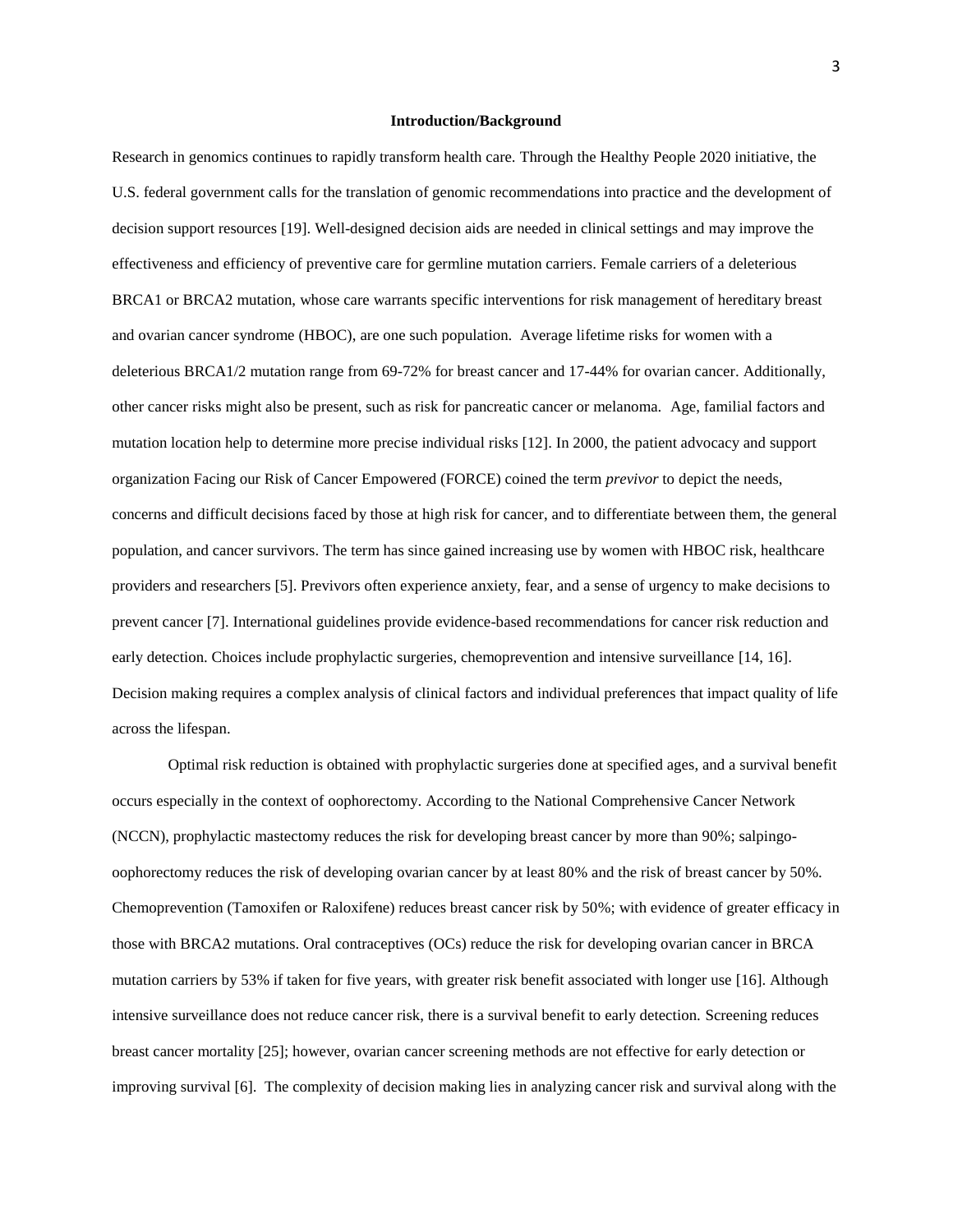consequences of risk management choices, such as surgical menopause, infertility, body image changes, and anxiety. Decisions necessitate a complex, personal analysis of issues and may change over time, thus a decision aid may be helpful.

Genetic counselors and breast and gynecologic oncology specialists are among the team members important to managing cancer risk while maximizing quality of life [23]. Providers and patients alike are challenged by limited resources to address decisional needs. Previvors seek guidance balancing cancer risk and survival with fertility, body image and sexuality, hormonal balance, and other health issues. Psychological distress is inherent in the decision-making process. Evidence indicates that fear and worry are related to risk perception, complexities of cancer risk management, and memories of close family members' cancer experiences [7, 23]. Previvors seek a holistic, comprehensive approach from an engaged, informed health care team sensitive to their individual needs [9]. They are empowered by knowledge and choice in the decision-making process [3].

Healthcare trends suggest a preference for shared decision making in groups such as previvors who face complex health-related decisions [1]. Patient decision aids facilitate shared decision making by engaging patients and clinicians in making choices that have the most beneficial outcomes and are based on individual patient preferences. Such aids supplement, not replace, clinicians' counseling and have shown to improve patients' knowledge and clarity about a health situation, improve the congruence of choices with personal values, normalize risk perception, and reduce decisional conflict [22]. Decision aids have been shown to increase knowledge and reduce decisional conflict in women making treatment decisions about breast cancer [17]; and in women making cancer risk management decisions related to HBOC [15, 20] .

The purpose of this study was to develop and pilot test an evidence-based patient-centered decision aid for previvors, consistent with internationally accepted guidelines; inclusive of all options for breast and ovarian cancer risk management related to HBOC, and psychosocial issues relevant to the decision-making process.

### **Methods**

#### **Decision Aid Development**

The Ottawa Decision Support Framework [8] guided development of the decision aid based on International Patient Decision Aid Standards [10] and a method recommended by Coulter and colleagues [2]. The three-step process agreed upon by the steering committee is shown in Figure 1. Approvals were obtained from the Committee for the Protection of Human Participants in Research at Emmanuel College, the executive director of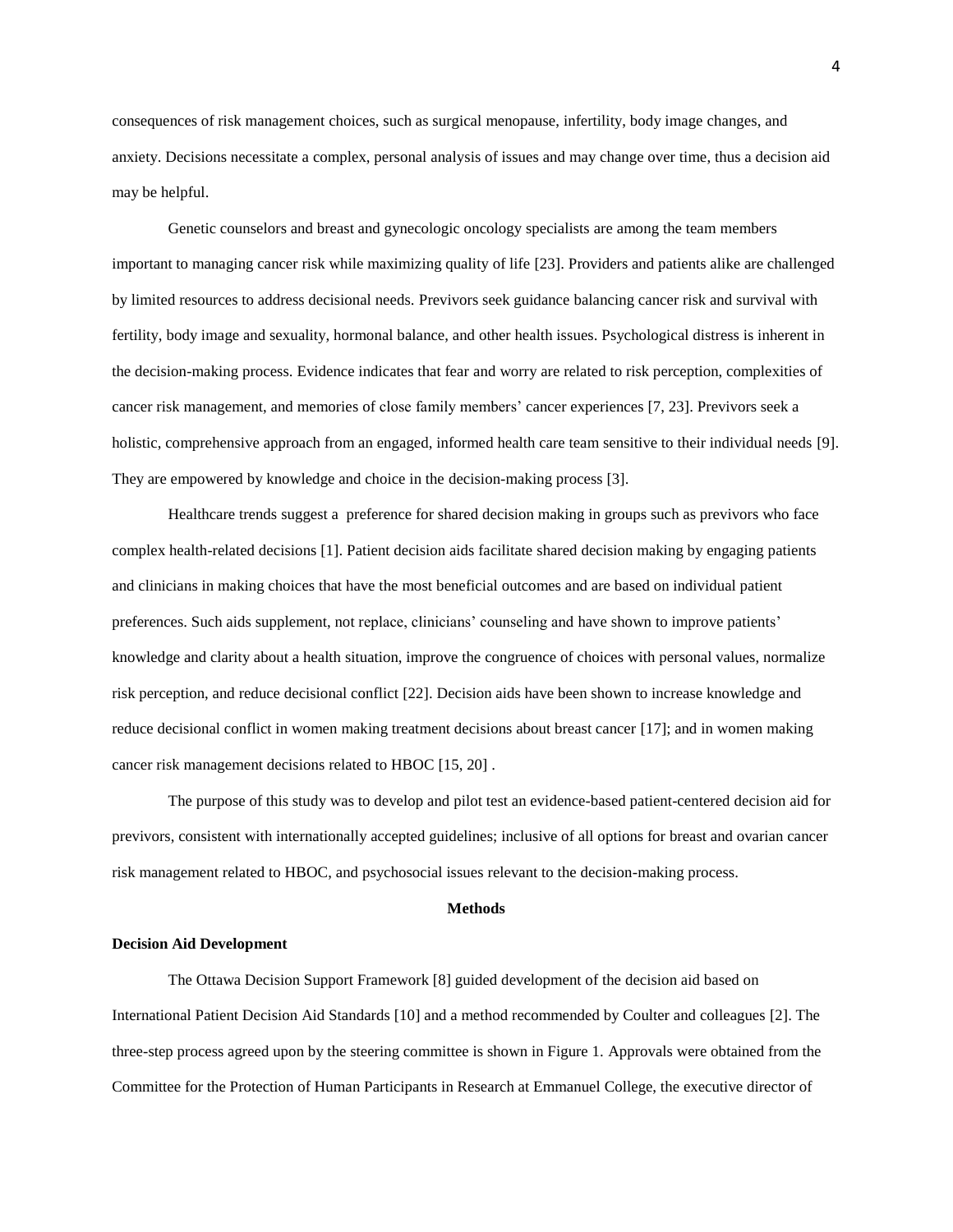FORCE, and the regional FORCE support group chairperson. Informed consent was obtained from all individual participants included in the study.

### **Step 1**

The steering committee convened to determine the purpose, aims, target audience and scope of the project. The committee was composed of two PhD-prepared nurse researchers with expertise in instrument and decision aid development; two PhD-prepared advanced practice nurses with experience in adult oncology and genomics; and one master's-prepared oncology nurse executive (also a previvor).

#### **Step 2**

A comprehensive review of clinical guidelines, decision aids, and outcomes of cancer risk management choices for previvors in current literature was conducted using Medline and CINAHL databases. Varied limitations were found in decision support resources for previvors. International organizations provide evidence-based guidelines for HBOC syndrome management to help guide decision making [14]. These are geared toward clinical decision making and are written for health professionals' use. The (NCCN) (2018) guide for clinicians is perhaps the most frequently updated and is available free of charge to those who register on the NCCN website. The document is over eighty pages in length, written at a college graduate reading level according to Microsoft Word 2010® Flesch-Kincaid readability analysis, and requires specialized knowledge for interpretation. These complex guidelines are not amenable to general patient use. Healthcare professionals are challenged to interpret guidelines and provide patients with the education and support that leads to a full understanding of risk management choices.

Based on our literature review, decision aids available for patient use in the context of HBOC are limited with regard to the following: 1) Exclusion of one or more options available to previvors [11, 16] or addressing breast or ovarian cancer risk only [15, 24], resulting in a tool that is incomprehensive; 2) Inclusion of both affected and unaffected mutation carriers' issues and outcomes, making it difficult to differentiate these populations [20]; or 3) Exclusion of important psychosocial issues impacting the decisional process [18, 13].

In addition to the literature review, a previously conducted qualitative study by Jabaley and Mawn (2015), as well as professional and personal experiences of the steering committee, helped to inform the decisional needs of previvors from multiple perspectives. Four iterative designs of the format were developed, and content was reviewed and revised over a four-month period by the committee. Clinical probabilities and psychosocial aspects of the decision-making process were included, as well as a means for prioritization of issues and values clarification by the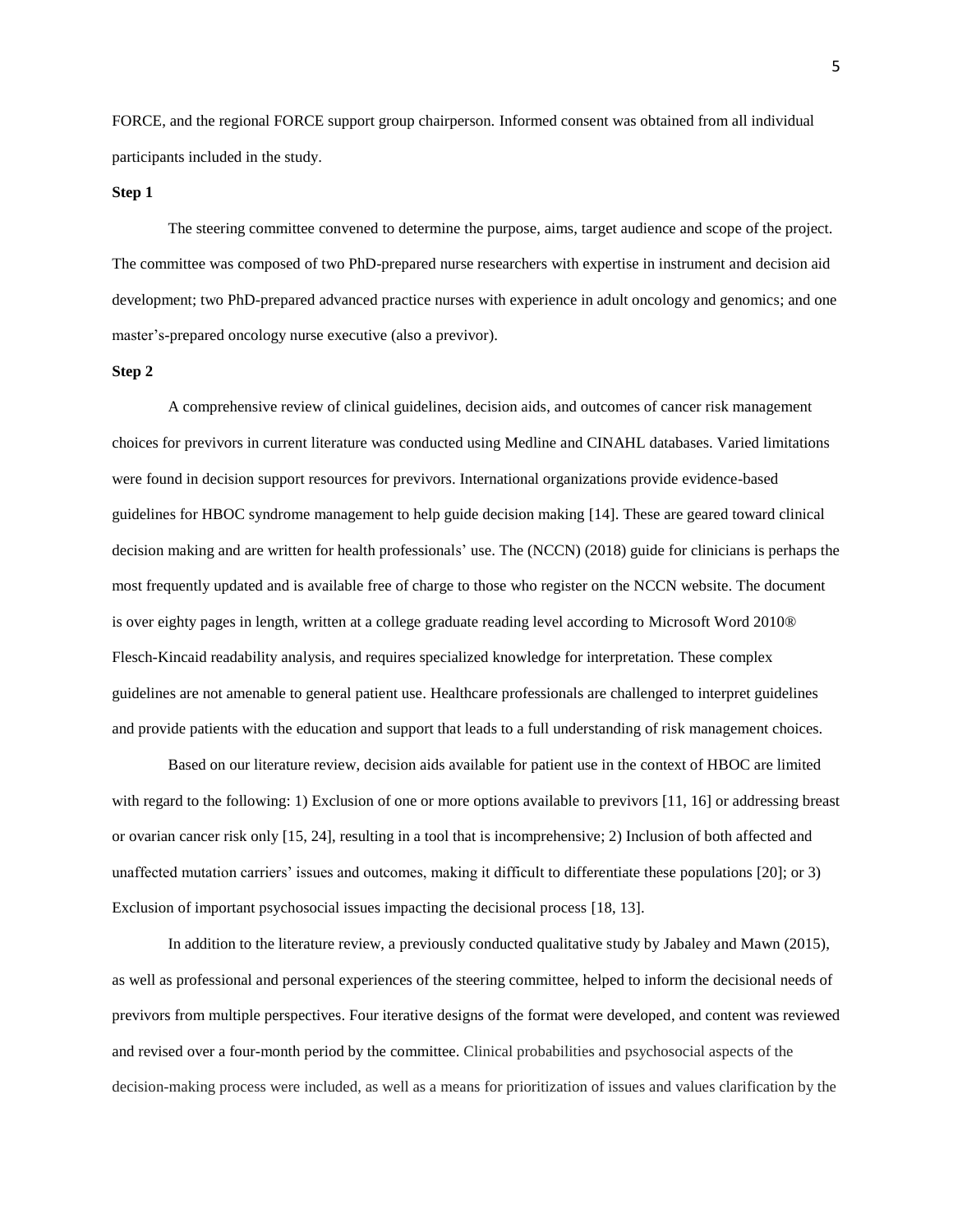end user. Content was analyzed and reinterpreted using the Microsoft Word 2010® Flesch-Kincaid readability analysis to reduce the reading level to  $9<sup>th</sup>$  grade.

## **Step 3**

A paper version of the prototype aid was used for testing. The first testing group consisted of three genetic counselors, one physician and four advanced practice nurses specializing in the genomics of breast and ovarian cancer. These clinicians were recruited from a large medical center in the Northeast and through referral sampling. The prototype aid and evaluation forms were sent and returned by email or regular postage-paid mail.

The second group consisted of a convenience sample of end users, fifteen previvors recruited from a regional meeting of Facing our Risk of Cancer Empowered (FORCE), a support group for those with HBOC syndrome. Eligibility criteria included being female, an unaffected BRCA mutation carrier by self-report, age eighteen or older, English speaking, and having completed informed consent. The primary investigator attended the FORCE meeting to answer questions and provide study forms to potential participants. Meeting attendees took study information packets and voluntarily returned them in sealed, postage-paid envelopes provided with each packet. A twenty-five-dollar stipend was given to each participant as compensation for time and effort.

Evaluation surveys developed by the steering committee for both groups included eleven Likert scale items to rate the decision aid for organization, clarity, usefulness, comprehensiveness, ease of understanding and relevance to the cancer risk management decision making process of previvors. Reviewers were invited to make suggestions for content and format revisions to the decision aid by answering two free form questions and/or writing on the decision aid itself. Data were analyzed and reported using descriptive statistics. Data obtained from open-ended questions were analyzed for repetitive thematic elements. The steering committee reviewed survey results and made final revisions to the decision aid.

### **Findings**

End user participants in step 3 were all Caucasian, and all reported at least two years of college education. Seven reported a BRCA1 mutation, seven reported a BRCA2 mutation, and one reported mutations on both BRCA1 and 2. The median age was 45 years; with a range of 33-62 years. The median time since receiving a positive BRCA mutation testing result was 4.8 years, with a range of 1 month to 15 years. Four participants reported previously having prophylactic mastectomy and oophorectomy; five reported prophylactic mastectomy alone; one reported prophylactic oophorectomy alone; five reported surveillance alone and were undecided about prophylactic surgery.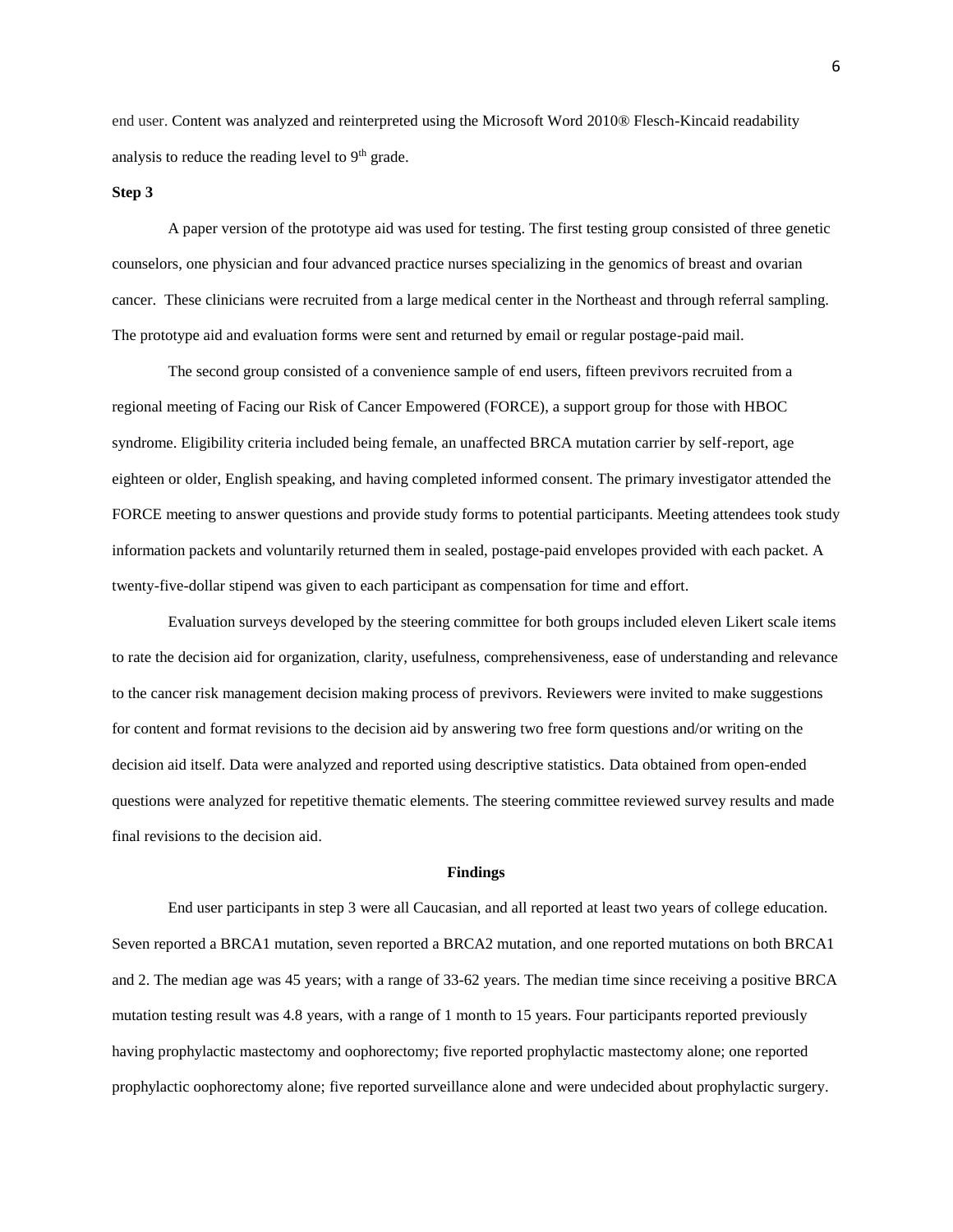Survey results are presented in Tables 1 and 2. Participants and experts alike expressed enthusiasm about using the decision aid; and many agreed that the aid was no more complex than the decision-making process itself. One expert thought that the numerical ratings entered into the tool by participants were confusing since there was no meaning to individual, summed scores. Most end users reported that the decision aid increased their knowledge and was useful in sharing information with family members. The final decision aid is available at https://www.brcadecisionaid.com/.

#### **Discussion**

Survey results from experts and end users suggest several strengths of the decision aid for use in the risk management decision making process of women who are unaffected BRCA mutation carriers. Survey results were generally high; the lower relevance ratings for the prophylactic oophorectomy and chemoprevention sections from end users might allude to participants' consideration of the option's relevance to them personally. In similar studies, participants have preferred bar graphs as opposed to other graphics such as faces, or individualized calculations, to present risk [4]. Similarly, participants in our study found the first section of the aid, which includes risk information displayed in graphs, easy to understand and highly relevant. Findings indicate a need for the decision aid in clinical practice to support shared decision making among patients and their care providers. Although we did not test the decision aid in the clinical setting, both patients and clinicians made statements indicating a desire to use the aid as a resource at the time of diagnosis.

The steering committee agreed upon a paper version of the aid, to be made available publicly online after pilot testing. Others have agreed that a paper decision aid is preferable due to its ease of use among patients and families in the clinical setting [4]. Several studies have used electronic formats for decision aids; however, these can be difficult to share in primary care settings and can be expensive to update [11, 22], Unlike other decision aids for previvors, the inclusion of all options for decision making and the differentiation of unaffected carriers from carriers who were cancer survivors was thought to be a strength of the aid. It was hoped that providing patients with the opportunity to reflect on and include their personal concerns and priorities would help previvors to better prepare for clinical visits and maximize their time with providers. Others have recognized the need to integrate care among physicians, genetic, and other genomics specialists [21]. This aid's instructions explicitly state that it is designed to promote a discussion between patients and clinicians. The steering committee envisioned that ideally the aid would be initiated by clinicians; however, designed with the possibility of being initiated by patients themselves.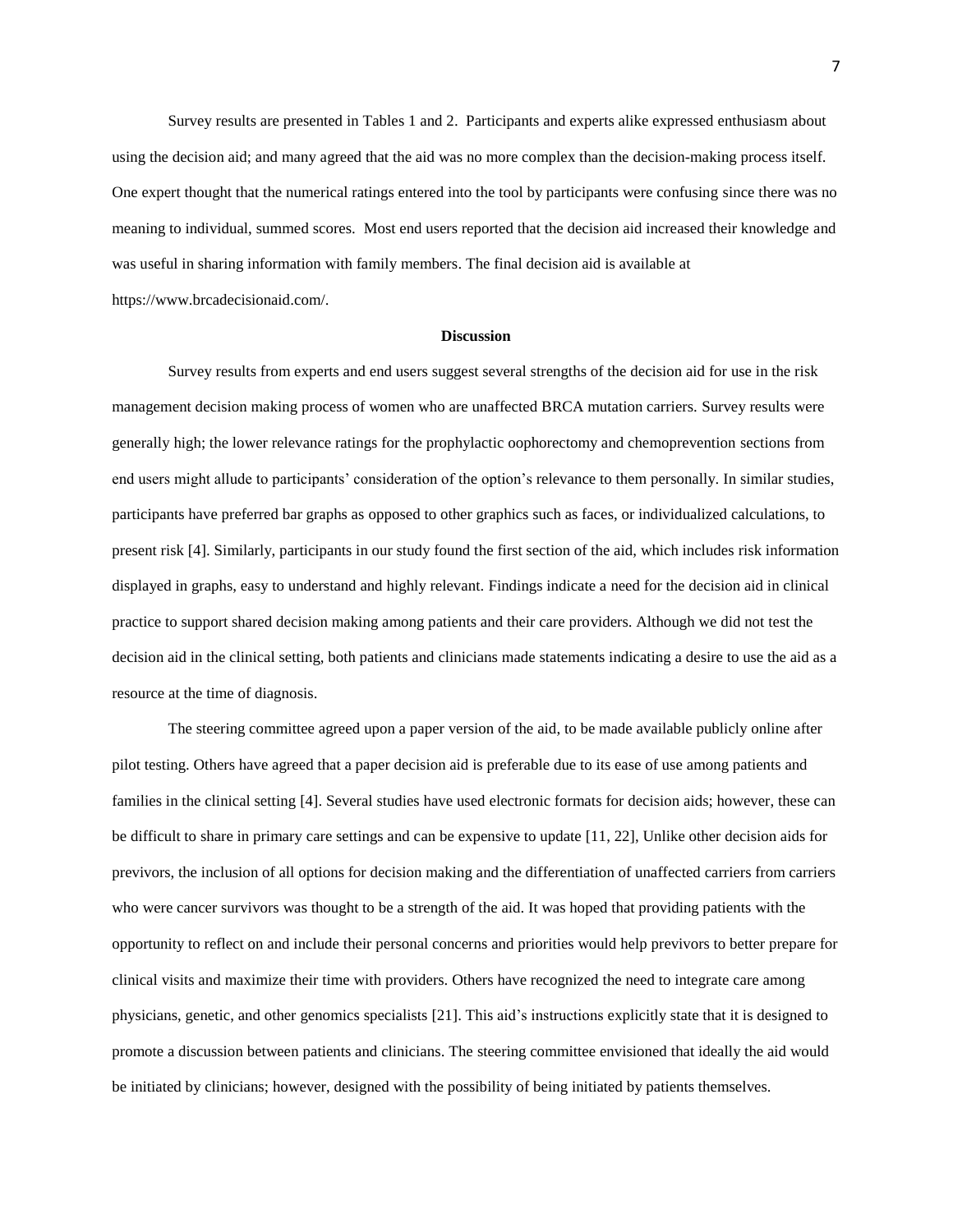The inclusion of patients with experiences from all decisional options was thought to be a strength of the sample, reflecting a variety of patient perspectives. All end users were members of an HBOC support group; thus it was expected that all participants had some degree of exposure to risk management prior to participation in the study. The timing and format of delivery for previvors at different ages and phases of life needs further evaluation. Several limitations of the study should be noted. The small, convenience sample was recruited from one support group in one region of the U.S. Demographic data revealed a homogeneous sample in terms of ethnicity, socioeconomic and educational status, and our findings cannot be generalized to more diverse populations. Although a 9<sup>th</sup> grade reading level was easy to understand by this sample, reading comprehension level could be reduced for other end users. A ceiling effect may have occurred due to the nature of the sample being self-selected women from a support group. Participants were all woman and included only those with BRCA 1 and 2 mutations; no other HBOC syndrome mutation carriers were sampled. The decision aid was developed for breast and ovarian cancer risk management only. We did not include discussion of risk for pancreatic cancer, as there are currently no evidencebased prevention or early detection measures. Neither did we include discussion of melanoma risk. Cancer risk management for men with HBOC differs regarding breast and ovarian cancer risk. The decision aid was designed for women; issues for men were not addressed. Feasibility testing was not conducted in a clinical setting due to resource limitations. Future studies should focus on evaluating the decision aid in clinical settings in randomized clinical trials to evaluate effects on patient knowledge, decisional conflict and anxiety.

A diverse group of stakeholders assessed the decision aid favorably and found it to be a useful addition for clinical practice. More research is needed to evaluate the efficacy of the aid and how to best implement it in clinical practice. The BRCA Decision Aid provides a means for facilitating patient-focused, interdisciplinary, holistic care for women who are previvors. The authors recognize the importance of being able to revise the decision aid as pertinent research findings emerge.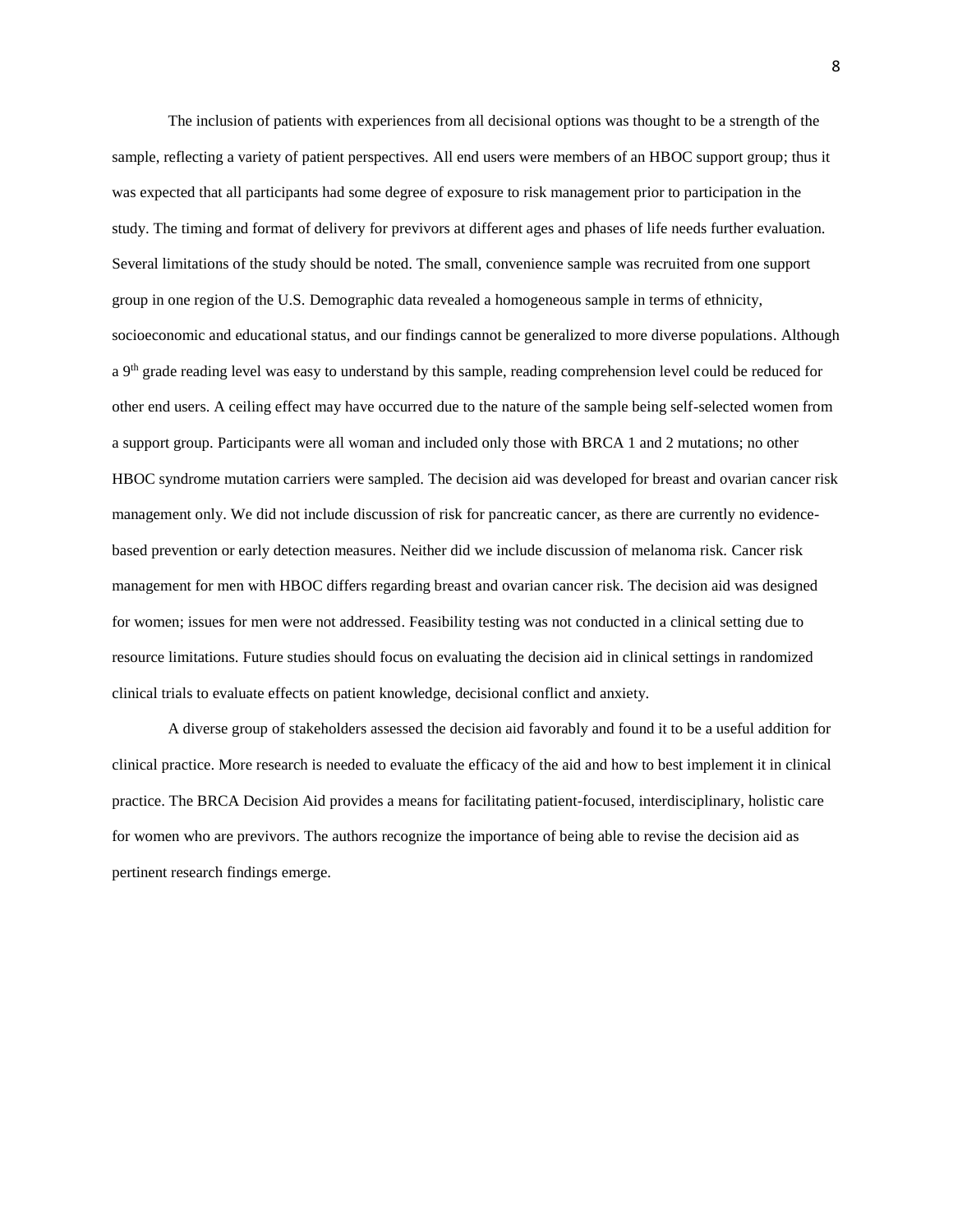#### References

- 1. Chewning, Betty, Carma L. Bylund, Bupendra Shah, Neeraj K. Arora, Jennifer A. Gueguen, and Gregory Makoul. 2012. Patient preferences for shared decisions: A systematic review. *Patient Education and Counseling* 86 (1):9-18. doi:[https://doi.org/10.1016/j.pec.2011.02.004.](ttps://doi.org/10.1016/j.pec.2011.02.004.)
- 2. Coulter, A., D. Stilwell, J. Kryworuchko, P. D. Mullen, C. J. Ng, and T. van der Weijden. 2013. A systematic development process for patient decision aids. *BMC Med Inform Decis Mak* 13 Suppl 2 (2):S2. doi:10.1186/1472-6947-13-S2-S2.
- 3. Crotser, C. B., and S. S. Dickerson. 2010. Women receiving news of a family BRCA1/2 mutation: messages of fear and empowerment. *J Nurs Scholarsh* 42 (4):367-378. doi:10.1111/j.1547-5069.2010.01366.x.
- 4. Culver, Julie O, Deborah J MacDonald, Andrea A Thornton, Sharon R Sand, Marcia Grant, Deborah J Bowen, Harry Burke, Nellie Garcia, Kelly A Metcalfe, and Jeffrey N Weitzel. 2011. Development and evaluation of a decision aid for BRCA carriers with breast cancer. *Journal of genetic counseling* 20 (3):294-307.
- 5. Empowered, Facing our Risk of Cancer. 2018. What is a Previvor? [http://www.facingourrisk.org/understanding](ttp://www.facingourrisk.org/understanding-brca-and-hboc/publications/newsletter/archives/2009winter/what-is-previvor.php.)[brca-and-hboc/publications/newsletter/archives/2009winter/what-is-previvor.php.](ttp://www.facingourrisk.org/understanding-brca-and-hboc/publications/newsletter/archives/2009winter/what-is-previvor.php.) Accessed October 25, 2018.
- 6. Evans, D Gareth, Katja N Gaarenstroom, D Stirling, A Shenton, L Maehle, A Dørum, M Steel, F Lalloo, J Apold, and ME Porteous. 2009. Screening for familial ovarian cancer: poor survival of BRCA1/2 related cancers. *Journal of medical genetics* 46 (9):593-597.
- 7. Heijer, Mariska, Caroline Seynaeve, Kathleen Vanheusden, Reinier Timman, Hugo J. Duivenvoorden, Madeleine Tilanus‐Linthorst, Marian B. E. Menke‐Pluijmers, and Aad Tibben. 2013. Long‐term psychological distress in women at risk for hereditary breast cancer adhering to regular surveillance: a risk profile. *Psychooncology* 22 (3):598-604. doi:10.1002/pon.3039.
- 8. Institute, Ottawa Hospital Research. 2015. Ottawa Decision Support Framework. [https://decisionaid.ohri.ca/odsf.html.](ttps://decisionaid.ohri.ca/odsf.html.) Accessed October 24, 2018.
- 9. Jabaley, Terri, and Barbara E. Mawn. 2015. Cancer Risk Management Decision Making for BRCA+ Women. *Western Journal of Nursing Research* 37 (1):66-84. doi:10.1177/0193945913519870.
- 10. Joseph-Williams, N., R. Newcombe, M. Politi, M. A. Durand, S. Sivell, D. Stacey, A. O'Connor et al. . 2014. Toward Minimum Standards for Certifying Patient Decision Aids: A Modified Delphi Consensus Process. *Med Decis Making* 34 (6):699-710. doi:10.1177/0272989x13501721.
- 11. Kaufman, Elizabeth M, Beth N Peshkin, William F Lawrence, Rebecca Shelby, Claudine Isaacs, Karen Brown, Jessica Rispoli, Suzanne O'neill, Karen Hurley, and Tiffani DeMarco. 2003. Development of an interactive decision aid for female BRCA1/BRCA2 carriers. *Journal of genetic counseling* 12 (2):109-129.
- 12. Kuchenbaecker, K. B., J. L. Hopper, D. R. Barnes, K. A. Phillips, T. M. Mooij, M. J. Roos-Blom, S. Jervis et al. . 2017. Risks of Breast, Ovarian, and Contralateral Breast Cancer for BRCA1 and BRCA2 Mutation Carriers. *JAMA* 317 (23):2402-2416. doi:10.1001/jama.2017.7112.
- 13. Kurian, A. W., D. F. Munoz, P. Rust, E. A. Schackmann, M. Smith, L. Clarke, M. A. Mills, and S. K. Plevritis. 2012. Online tool to guide decisions for BRCA1/2 mutation carriers. *J Clin Oncol* 30 (5):497-506. doi:10.1200/JCO.2011.38.6060.
- 14. Llort, Gemma, I Chirivella, R Morales, R Serrano, A Beatriz Sanchez, A Teulé, E Lastra, J Brunet, Judith Balmaña, and Begoña Graña. 2015. SEOM clinical guidelines in Hereditary Breast and ovarian cancer. *Clinical and Translational Oncology* 17 (12):956-961.
- 15. Metcalfe, K. A., C. L. Dennis, A. Poll, S. Armel, R. Demsky, L. Carlsson, S. Nanda, A. Kiss, and S. A. Narod. 2017. Effect of decision aid for breast cancer prevention on decisional conflict in women with a BRCA1 or BRCA2 mutation: a multisite, randomized, controlled trial. *Genet Med* 19 (3):330-336. doi:10.1038/gim.2016.108.
- 16. NCCN. 2018. Genetic/Familial High-Risk Assessment: Breast and Ovarian Version 2.2019. [https://www.nccn.org/professionals/physician\\_gls/pdf/genetics\\_screening.pdf.](ttps://www.nccn.org/professionals/physician_gls/pdf/genetics_screening.pdf.) Accessed October 24, 2018.
- 17. Osaka, Wakako, and Kazuhiro Nakayama. 2017. Effect of a decision aid with patient narratives in reducing decisional conflict in choice for surgery among early-stage breast cancer patients: A three-arm randomized controlled trial. *Patient Education and Counseling* 100 (3):550-562. doi:[https://doi.org/10.1016/j.pec.2016.09.011.](ttps://doi.org/10.1016/j.pec.2016.09.011.)
- 18. Petrucelli, Nancie, Mary B Daly, and Tuya Pal. 2016. BRCA1-and BRCA2-associated hereditary breast and ovarian cancer.
- 19. Promotion, Office of Disease Prevention and Health. 2018. Genomics. [https://www.healthypeople.gov/2020/topics-objectives/topic/genomics.](https://www.healthypeople.gov/2020/topics-objectives/topic/genomics) Accessed October 24, 2018.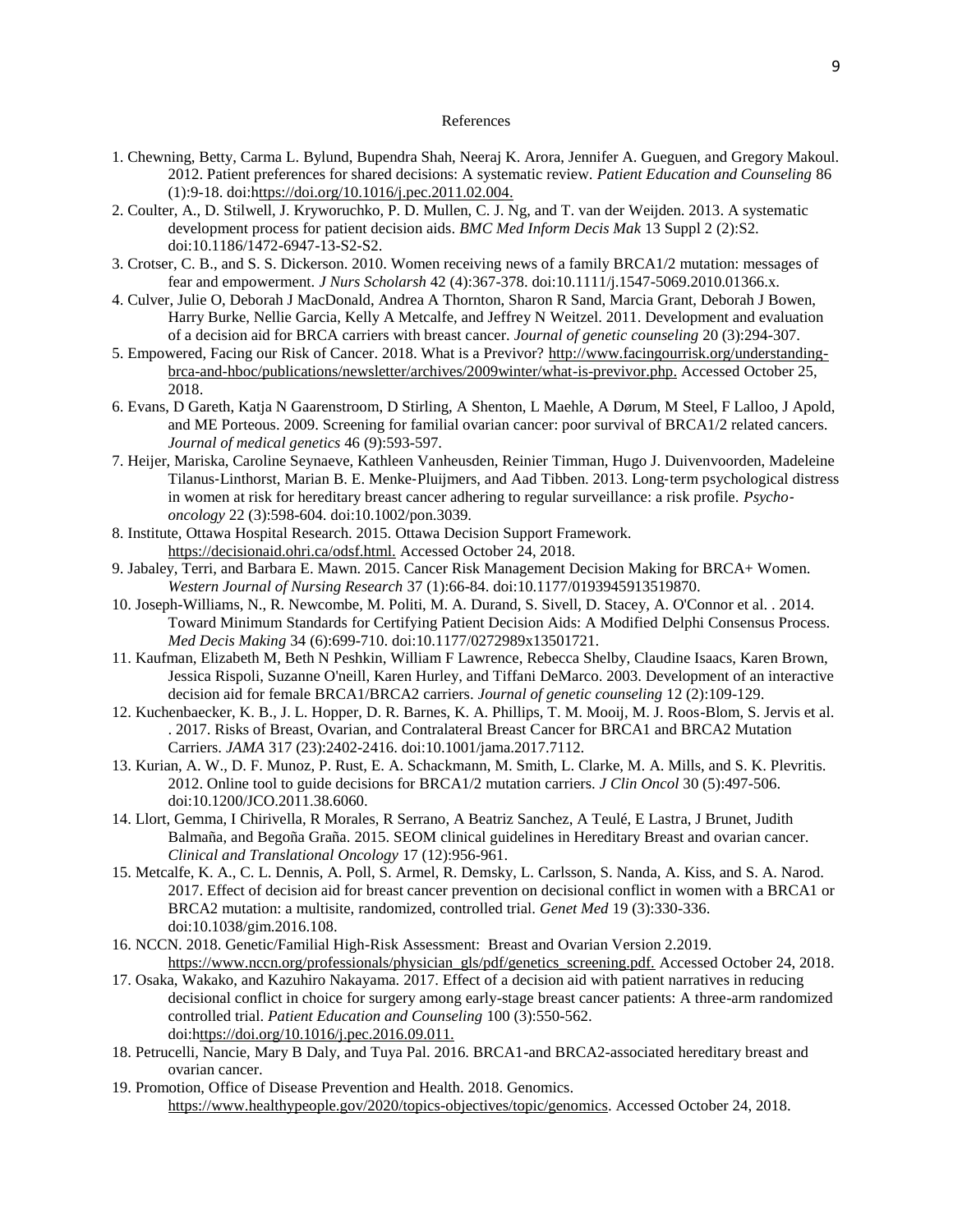- 20. Schackmann, Elizabeth A, Diego F Munoz, Meredith A Mills, Sylvia K Plevritis, and Allison W Kurian. 2013. Feasibility evaluation of an online tool to guide decisions for BRCA1/2 mutation carriers. *Fam Cancer* 12  $(1): 65-73.$
- 21. Scherr, Courtney Lynam, Jessica L. Feuston, Dawn M. Nixon, and Stephanie A. Cohen. 2018. A Two-Phase Approach to Developing SNAP: an iPhone Application to Support Appointment Scheduling and Management for Women with a BRCA Mutation. *Journal of genetic counseling* (2):439. doi:10.1007/s10897-018-0222-z.
- 22. Stacey, Dawn, France Légaré, Krystina Lewis, Michael J. Barry, Carol L. Bennett, Karen B. Eden, Margaret Holmes-Rovner et al. . 2017. Decision aids for people facing health treatment or screening decisions. *Cochrane Database of Systematic Reviews* (4). doi:10.1002/14651858.CD001431.pub5.
- 23. Stan, Daniela L., Lynne T. Shuster, Myra J. Wick, Casey L. Swanson, Sandhya Pruthi, and Jamie N. Bakkum-Gamez. 2013. Challenging and Complex Decisions in the Management of the BRCA Mutation Carrier. *Journal of Women's Health (15409996)* 22 (10):825-834. doi:10.1089/jwh.2013.4407.
- 24. Tiller, K, B Meiser, E Reeson, M Tucker, L Andrews, C Gaff, J Kirk, KA Phillips, and M Friedlander. 2003. A decision aid for women at increased risk for ovarian cancer. *International Journal of Gynecological Cancer* 13 (1):15-22.
- 25. Wellings, E., L. Vassiliades, and R. Abdalla. 2016. Breast Cancer Screening for High-Risk Patients of Different Ages and Risk - Which Modality Is Most Effective? *Cureus* 8 (12):e945. doi:10.7759/cureus.945.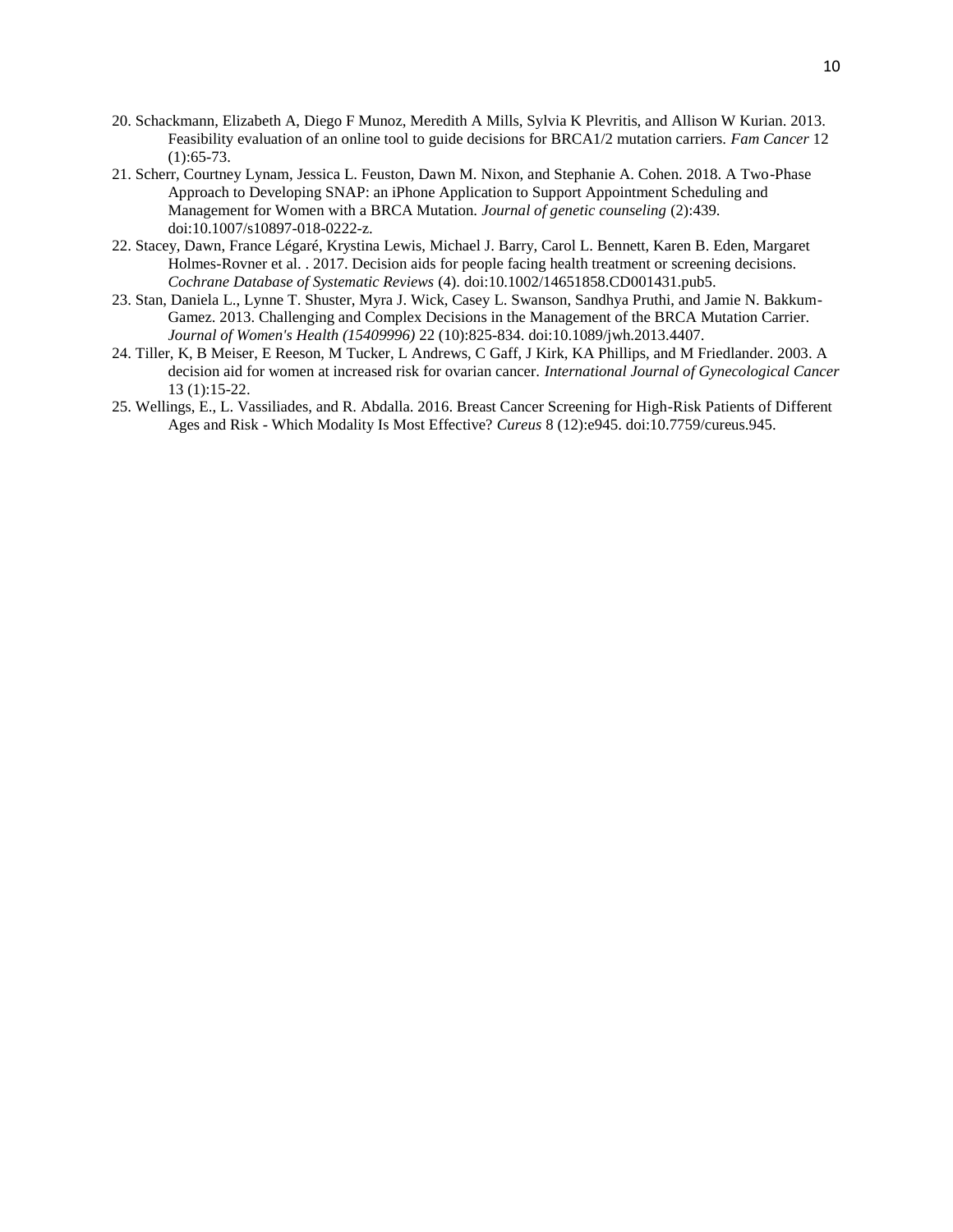# **Table 1** Survey Results

|                                                    | Experts (N=8)            |                         |                                                              | End Users (N=15) |                         |                                                                     |
|----------------------------------------------------|--------------------------|-------------------------|--------------------------------------------------------------|------------------|-------------------------|---------------------------------------------------------------------|
| <b>Survey Item</b>                                 | $\overline{\pmb{X}}$     | <b>Mode</b>             | <b>Frequency</b><br>of Rating<br>Good or<br><b>Excellent</b> | $\overline{X}$   | <b>Mode</b>             | <b>Frequency</b><br><b>Of Rating</b><br>Good or<br><b>Excellent</b> |
| Organization                                       | $\overline{4}$           | $\overline{4}$          | 100                                                          | 3.53             | $\mathfrak{B}$          | 100                                                                 |
| Clarity                                            | 3.67                     | $\overline{\mathbf{4}}$ | 100                                                          | 3.47             | $\overline{4}$          | 93                                                                  |
| <b>Usefulness</b>                                  | $\overline{\mathbf{4}}$  | $\overline{\mathbf{4}}$ | 100                                                          | 3.60             | $\overline{\mathbf{4}}$ | 79                                                                  |
| Comprehensiveness                                  | $\overline{\mathcal{A}}$ | $\overline{\mathbf{4}}$ | 100                                                          | 3.73             | $\overline{4}$          | 100                                                                 |
| Ease of Understanding                              | 3.67                     | $\overline{\mathbf{4}}$ | 100                                                          | 3.33             | $\overline{4}$          | 79                                                                  |
| Relevance (By Section)                             |                          |                         |                                                              |                  |                         |                                                                     |
| <b>General Information</b>                         | $\overline{4}$           | $\overline{4}$          | 100                                                          | 3.47             | $\overline{4}$          | 93                                                                  |
| 1 <sup>st</sup> Option:<br>Intensive Surveillance  | $\overline{4}$           | $\overline{4}$          | 100                                                          | 3.87             | $\overline{4}$          | 100                                                                 |
| 2 <sup>nd</sup> Option:<br>Prophylactic Mastectomy | $\overline{\mathbf{4}}$  | $\overline{\mathbf{4}}$ | 100                                                          | 3.80             | $\overline{\mathbf{4}}$ | 100                                                                 |
| 3rd Option:<br>Prophylactic Oophorectomy           | $\overline{4}$           | 4                       | 100                                                          | 3.60             | $\overline{4}$          | 93                                                                  |
| 4 <sup>th</sup> Option:<br>Chemoprevention         | $\overline{4}$           | $\overline{\mathbf{4}}$ | 100                                                          | 3.27             | $\overline{\mathbf{4}}$ | 79                                                                  |
| Resources                                          | 4                        | 4                       | 100                                                          | 3.47             | $\overline{\mathbf{4}}$ | 93                                                                  |

Possible Range:1-4 (high) for organization, clarity, usefulness, comprehensiveness, ease of understanding; and relevance of each section of the decision aid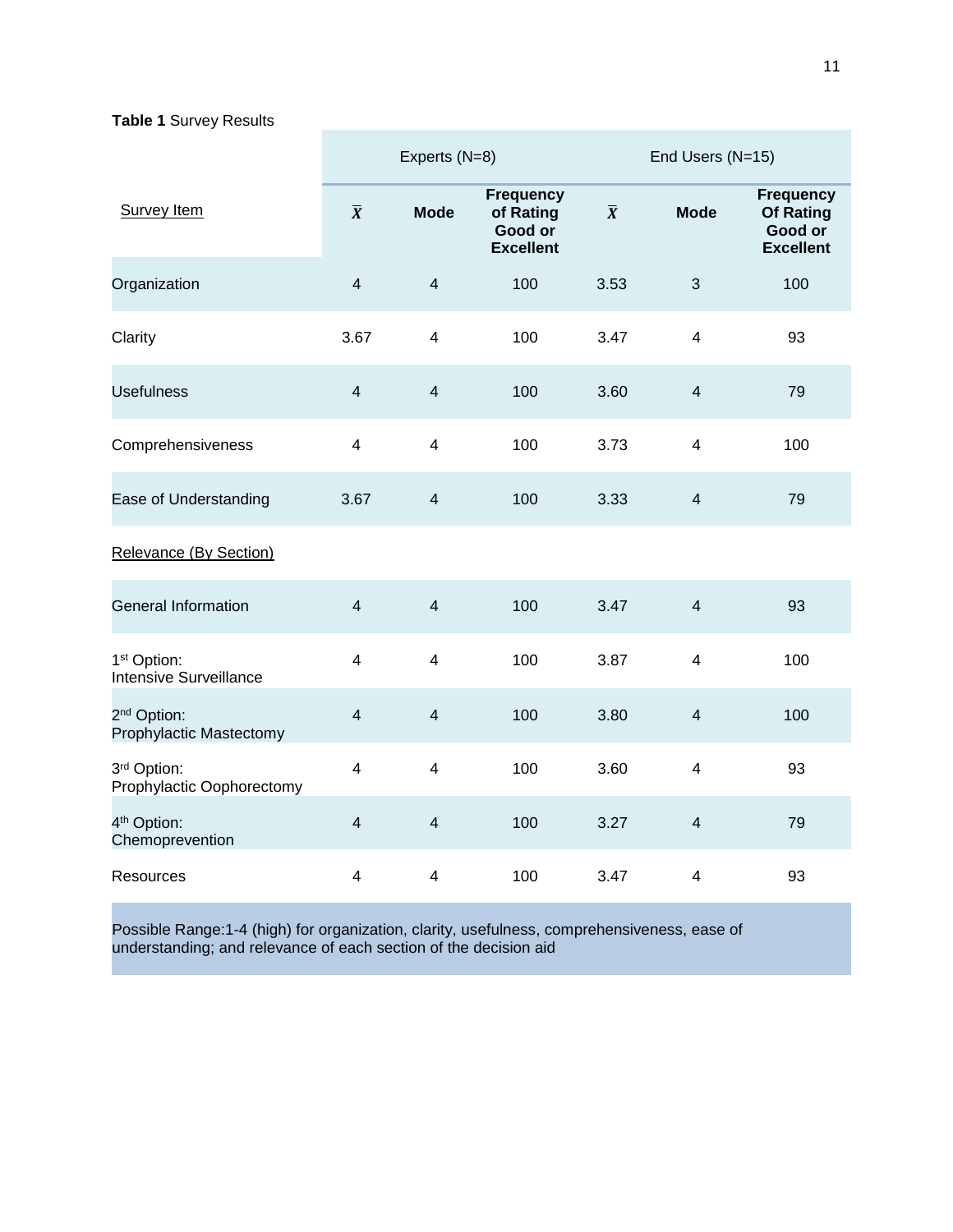**Table 2** Repeating Thematic Elements with Supporting Comments from Open-ended Responses

## **An Exigent Need for the Decision Aid**

Supporting Comments from Experts:

"This is definitely something I could use in my practice." *Advanced Practice Nurse* "Please send me the final version to use in the clinic; we have nothing." *Genetic Counselor*

Supporting Comments from End Users:

"It's about time we had something like this for patients and families." "I learned so much from reviewing this. Can I take it home with me? I need it for my husband and daughter."

## **The Importance of a Patient-focused Decision Aid**

Supporting Comment from Experts:

"I like the idea of the patient being in control." *Advanced Practice Nurse*

Supporting Comment from End Users:

"I would choose many 3s [indicating very important] because it's all very important and relevant to me."

## **The Importance of a Comprehensive Decision Aid**

Supporting Comment from Experts:

"It's overwhelming to try to convey all of this to patients. This would be a great resource." *Genetic Counselor*

Supporting Comments from End Users:

"This [chemoprevention section] is often left out in discussions with medical professionals." "This is the first information about this option [chemoprevention section] that I have ever received."

Data from survey free form response item: Please make suggestions for additions, deletions or revisions to the BRCA Decision Aid in the space below. Feel free to write comments on the Decision Aid itself and return it with this survey